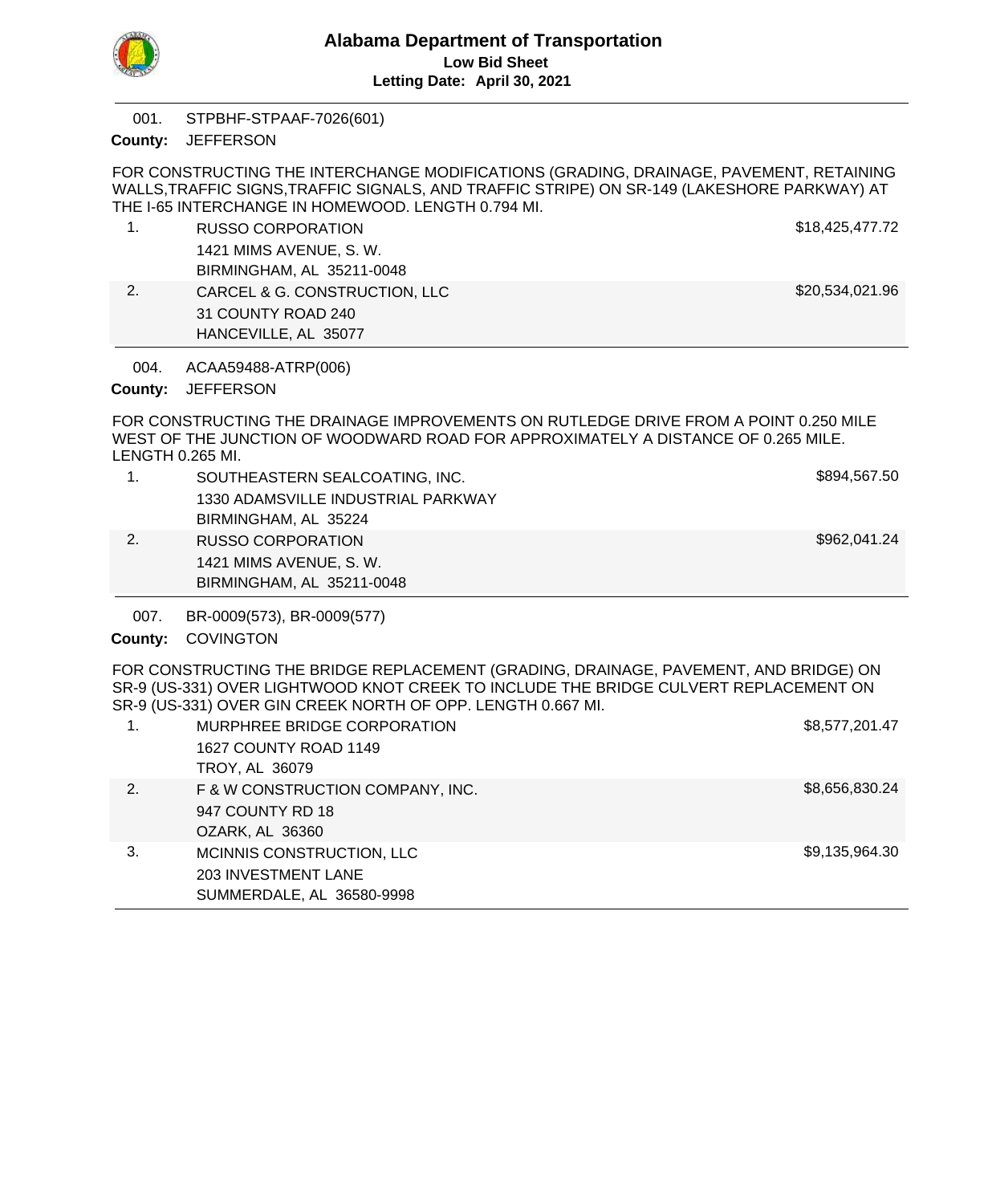#### BR-0051(516) 008.

## County: LEE

FOR CONSTRUCTING THE BRIDGE REPLACEMENT (GRADING, DRAINAGE, PAVEMENT, AND BRIDGE) ON SR-51 OVER CHEWACLA CREEK NORTH OF BEAUREGARD. LENGTH 0.589 MI.

|    | MURPHREE BRIDGE CORPORATION<br>1627 COUNTY ROAD 1149<br>TROY, AL 36079 | \$3,820,296.46 |
|----|------------------------------------------------------------------------|----------------|
|    |                                                                        |                |
| 2. | NEWELL & BUSH, INC.                                                    | \$3,942,454.91 |
|    | 10470 U.S. HIGHWAY 80 EAST                                             |                |
|    | MONTGOMERY, AL 36117-0000                                              |                |
|    |                                                                        |                |
| 3. | THE BRIDGE BUILDERS OF ALABAMA, LLC                                    | \$4,170,000.00 |
|    | 231 APPLEGATE TRACE                                                    |                |
|    | PELHAM, AL 35124                                                       |                |
|    |                                                                        |                |

HRRR-0720(251) 011.

## County: BUTLER

FOR CONSTRUCTING THE GUARDRAIL AND GUARDRAIL END ANCHOR INSTALLATIONS ON CR-11 OVER CEDAR CREEK RELIEF. LENGTH 0.077 MI.

|    | C & H CONSTRUCTION SERVICES, LLC | \$95,198.57  |
|----|----------------------------------|--------------|
|    | 9408 BELLINGRATH ROAD            |              |
|    | THEODORE, AL 36582               |              |
| 2. | H & L CONSTRUCTION, INC.         | \$122,472.00 |
|    | 20 HENDERSON HIGHWAY             |              |
|    | TROY, AL 36079-0000              |              |

HRRR-3220(250) 012.

## County: GREENE

FOR CONSTRUCTING THE GUARDRAIL INSTALLATIONS ON CR-133 OVER BRUSH CREEK RELIEF (SITE 1) AND ON CR-48 OVER MCCONNICCO CREEK (SITE 2). LENGTH 0.094 MI.

|    | ALABAMA GUARDRAIL, INC.          | \$135,984.00 |
|----|----------------------------------|--------------|
|    | 60701 U.S. HWY, 231              |              |
|    | ONEONTA, AL 35121                |              |
| 2. | C & H CONSTRUCTION SERVICES, LLC | \$179,870.82 |
|    | 9408 BELLINGRATH ROAD            |              |
|    | THEODORE, AL 36582               |              |

HSIP-NR17(933) 015.

Counties: TUSCALOOSA, CHILTON, AND BIBB

FOR CONSTRUCTING THE MICRO-MILLING AND HIGH FRICTION SURFACE TREATMENT FOR LOOP RAMPS ON SR-6, I-20/I-59, AND I-65 AT VARIOUS LOCATIONS IN THE WEST CENTRAL REGION AS INDICATED IN THE PLANS. LENGTH 0.821 MI.

| THE TRUESDELL CORPORATION | \$669,669.00 |
|---------------------------|--------------|
| 1310 WEST 23RD ST         |              |
| TEMPE, AZ 85282           |              |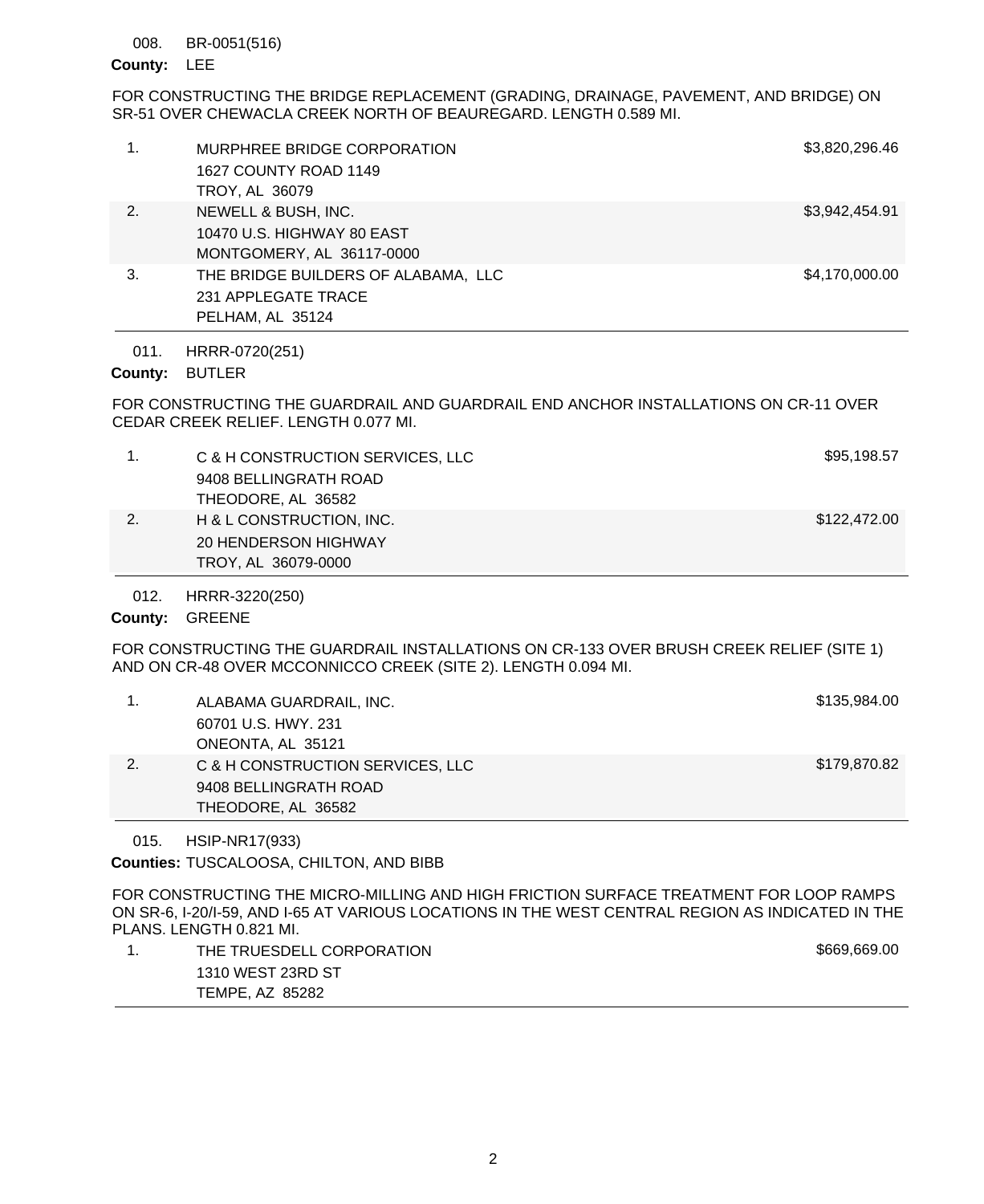#### IM-I065(516) 018.

### County: BUTLER

FOR CONSTRUCTING THE PAVEMENT PRESERVATION (RESURFACING AND TRAFFIC STRIPE) ON I-65 FROM THE CR-41 OVERPASS TO 1.000 MILE SOUTH OF THE LOWNDES COUNTY LINE. LENGTH 7.249 MI.

| 1. | MIDSOUTH PAVING, INC.                | \$2,862,467.50 |
|----|--------------------------------------|----------------|
|    | 500 RIVERHILLS PARK, SUITE 590       |                |
|    | BIRMINGHAM, AL 35242                 |                |
| 2. | WIREGRASS CONSTRUCTION COMPANY, INC. | \$3,678,867.29 |
|    | 1830 HARTFORD HIGHWAY                |                |
|    | DOTHAN, AL 36301                     |                |

IM-IMGR-HSIP-I065(517) 019.

## County: JEFFERSON

FOR CONSTRUCTING PAVEMENT REHABILITATION AND GUARDRAIL SAFETY IMPROVEMENTS (PLANING, RESURFACING, GUARDRAIL INSTALLATION, AND TRAFFIC STRIPE) ON I-65 FROM A POINT NORTH OF THE 47TH AVENUE OVERPASS (MP 265.200) IN BIRMINGHAM TO A POINT SOUTH OF THE MOUNT OLIVE ROAD INTERCHANGE (MP 271.500) IN FULTONDALE. LENGTH 6.300 MI.

| 1. | DUNN CONSTRUCTION COMPANY, INC. | \$5,099,764.04 |
|----|---------------------------------|----------------|
|    | 3905 MESSER AIRPORT HWY         |                |
|    | BIRMINGHAM, AL 35222            |                |
| 2. | GOOD HOPE CONTRACTING CO., INC. | \$5,329,827.72 |
|    | 3280 COUNTY ROAD 437            |                |
|    | CULLMAN, AL 35057-0000          |                |
| 3. | MIDSOUTH PAVING, INC.           | \$5,889,167.68 |
|    | 500 RIVERHILLS PARK, SUITE 590  |                |
|    | BIRMINGHAM, AL 35242            |                |

NH-0002(593) 022.

County: LAUDERDALE

FOR CONSTRUCTING THE MICRO-MILLING, RESURFACING, GUARDRAIL INSTALLATION, AND TRAFFIC STRIPE ON SR-2 (US-72) FROM 0.060 MILE WEST OF THE JUNCTION OF MEADOW LANE TO 0.230 MILE EAST OF THE JUNCTION OF WHEELER HILLS ROAD WEST OF ROGERSVILLE. LENGTH 2.577 MI.

1. ROGERS GROUP, INC. \$1,715,555.54 421 GREAT CIRCLE ROAD NASHVILLE, TN 37228-0000 2. MIDSOUTH PAVING, INC. **1992.** The state of the state of the state of the state of the state of the state of the state of the state of the state of the state of the state of the state of the state of the state of the sta 500 RIVERHILLS PARK, SUITE 590 BIRMINGHAM, AL 35242

NH-0009(581), STPAA-HSIP-0055(516) 024.

# County: COVINGTON

FOR CONSTRUCTING PLANING, RESURFACING, AND TRAFFIC STRIPE ON SR-9 (US-331) FROM THE FLORIDA STATE LINE TO 0.250 MILE NORTH OF THE JUNCTION OF RODNEY J. EVANS DRIVE IN FLORALA AND THE SAFETY WIDENING, PLANING, RESURFACING, AND TRAFFIC STRIPE ON SR-55 FROM THE FLORIDA STATE LINE TO THE JUNCTION OF SR-9 (US-331) AND FROM THE JUNCTION OF 6TH STREET TO THE JUNCTION OF CR-4 (5TH AVENUE) IN FLORALA. LENGTH 4.214 MI.

| WIREGRASS CONSTRUCTION COMPANY, INC. | \$2,994,846.28 |
|--------------------------------------|----------------|
| 1830 HARTFORD HIGHWAY                |                |
| DOTHAN, AL 36301                     |                |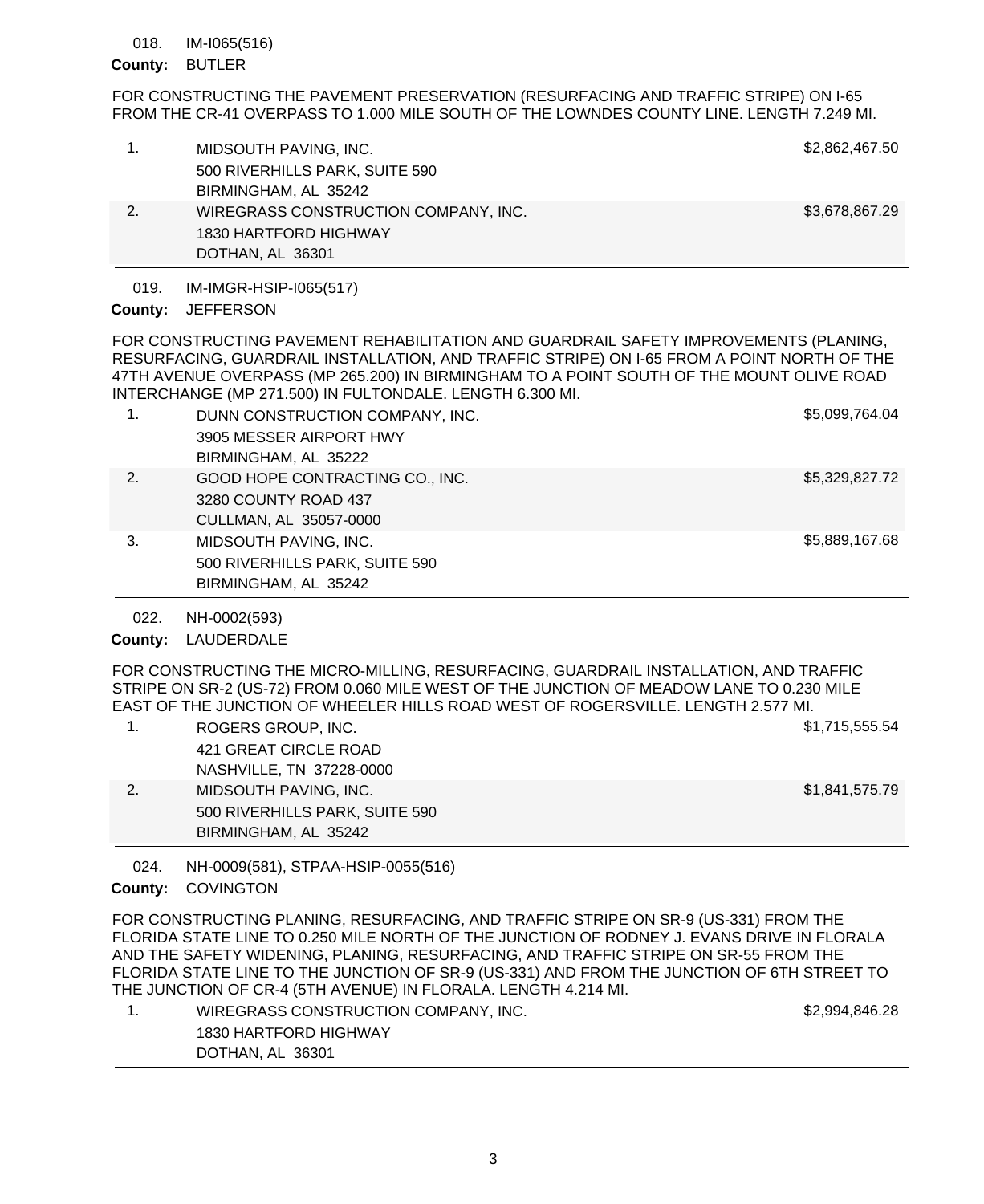### NH-0157(528) 025.

# County: CULLMAN

FOR CONSTRUCTING THE PLANING, RESURFACING, AND TRAFFIC STRIPE ON SR-157 FROM THE INTERSECTION OF SR-3 (US-31) IN CULLMAN TO SOUTH OF THE INTERSECTION OF CR-1194 (MP 9.000). LENGTH 4.299 MI.

|    | GOOD HOPE CONTRACTING CO., INC.      | \$4,326,504.39 |
|----|--------------------------------------|----------------|
|    | 3280 COUNTY ROAD 437                 |                |
|    | CULLMAN, AL 35057-0000               |                |
| 2. | WIREGRASS CONSTRUCTION COMPANY, INC. | \$5,463,694.56 |
|    | 1830 HARTFORD HIGHWAY                |                |
|    | DOTHAN, AL 36301                     |                |

### RASTPNU-0420(250) 028.

# County: BIBB

FOR CONSTRUCTING THE PLANING, RESURFACING, AND TRAFFIC STRIPE ON CR-2 (WEST ASHBY ROAD) FROM THE JUNCTION OF SR-25 TO THE JUNCTION OF SR-139 IN BRIERFIELD. LENGTH 5.435 MI.

| 1. | DUNN CONSTRUCTION COMPANY, INC.<br>3905 MESSER AIRPORT HWY<br>BIRMINGHAM, AL 35222 | \$1,316,684.83 |
|----|------------------------------------------------------------------------------------|----------------|
| 2. | MIDSOUTH PAVING, INC.<br>500 RIVERHILLS PARK, SUITE 590<br>BIRMINGHAM, AL 35242    | \$1,473,800.32 |
| 3. | WIREGRASS CONSTRUCTION COMPANY, INC.<br>1830 HARTFORD HIGHWAY<br>DOTHAN, AL 36301  | \$1,655,296.11 |

STPAA-0007(552), ST-037-007-008 031.

# County: JEFFERSON

FOR CONSTRUCTING PLANING, RESURFACING, BRIDGE RAIL RETROFIT, AND TRAFFIC STRIPE ON SR-7 (US-11) FROM A POINT SOUTH OF THE CAHABA RIVER BRIDGE (MP 150.400) IN TRUSSVILLE TO THE ST. CLAIR COUNTY LINE. LENGTH 7.101 MI.

| 1. | MIDSOUTH PAVING, INC.<br>500 RIVERHILLS PARK, SUITE 590<br>BIRMINGHAM, AL 35242    | \$1,631,328.25 |
|----|------------------------------------------------------------------------------------|----------------|
| 2. | DUNN CONSTRUCTION COMPANY, INC.<br>3905 MESSER AIRPORT HWY<br>BIRMINGHAM, AL 35222 | \$1,673,164.03 |
| 3. | GOOD HOPE CONTRACTING CO., INC.<br>3280 COUNTY ROAD 437<br>CULLMAN, AL 35057-0000  | \$1,769,856.68 |

### STPAA-0167(516) 032.

County: COFFEE

FOR CONSTRUCTING THE PLANING, RESURFACING, AND TRAFFIC STRIPE ON SR-167 FROM THE JUNCTION OF SR-12 (US-84/BOLL WEEVIL CIRCLE) IN ENTERPRISE TO THE JUNCTION OF CR-154. LENGTH 8.177 MI.

|    | WIREGRASS CONSTRUCTION COMPANY, INC. | \$3,647,360.38 |
|----|--------------------------------------|----------------|
|    | 1830 HARTFORD HIGHWAY                |                |
|    | DOTHAN, AL 36301                     |                |
| 2. | MIDSOUTH PAVING, INC.                | \$4,047,893.54 |
|    | 500 RIVERHILLS PARK, SUITE 590       |                |
|    | BIRMINGHAM, AL 35242                 |                |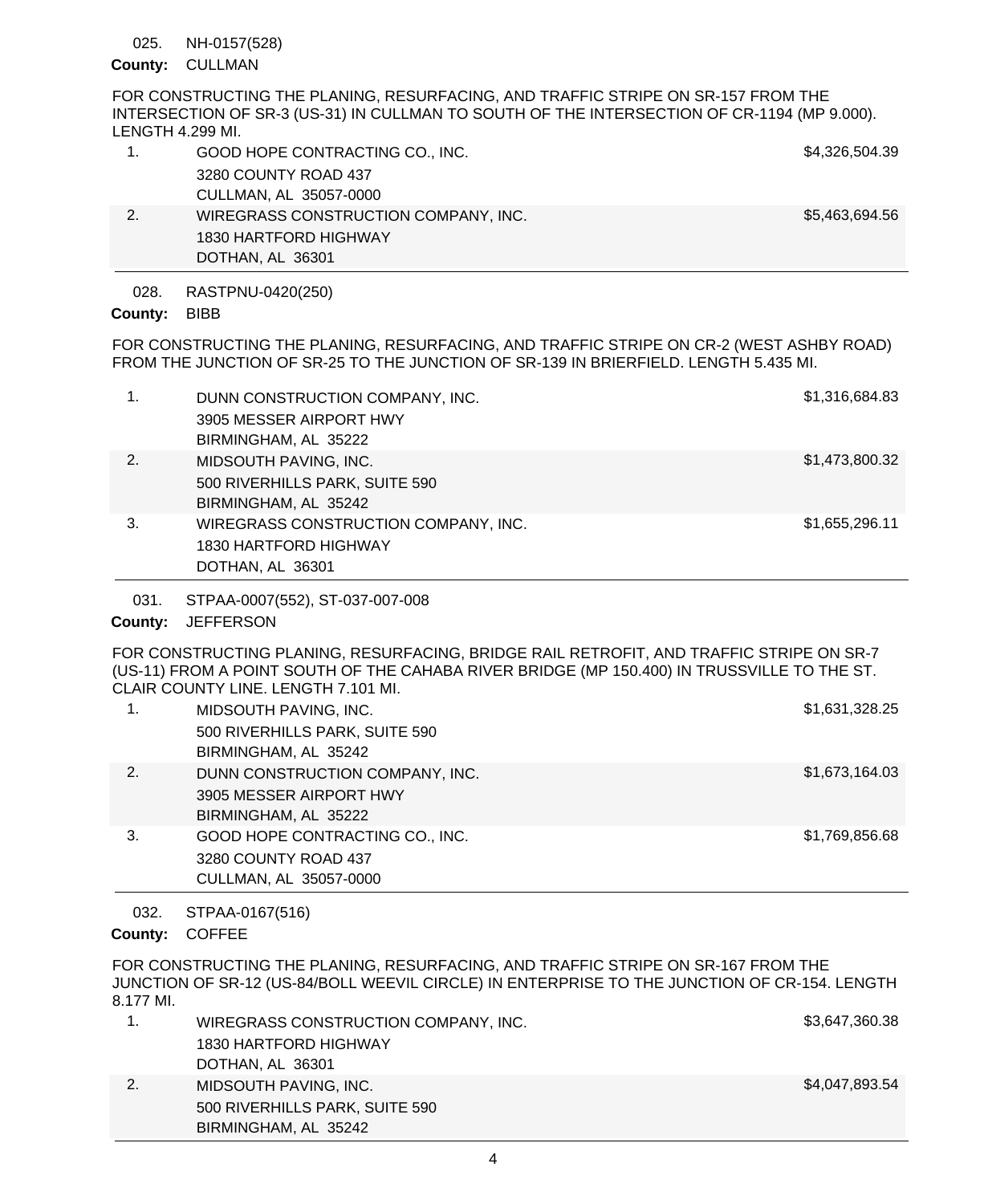### STPAA-HSIP-0017(583) 035.

## County: LAMAR

FOR CONSTRUCTING THE SAFETY WIDENING, MICRO-MILLING, RESURFACING, BRIDGE RAIL RETROFIT, AND TRAFFIC STRIPE ON SR-17 FROM NORTH OF THE LUXAPALILA VALLEY RAILROAD IN MILLPORT (MP 229.156) TO MUD CREEK (MP 233.712). LENGTH 4.555 MI.

| S. T. BUNN CONSTRUCTION COMPANY, INC. | \$3,070,844.19 |
|---------------------------------------|----------------|
| 611 HELEN KELLER BOULEVARD            |                |
| TUSCALOOSA, AL 35404                  |                |

STPAA-HSIP-0069(567) 037.

## County: HALE

FOR CONSTRUCTING THE SAFETY WIDENING, MICRO-MILLING, RESURFACING, BRIDGE RAIL RETROFIT, AND TRAFFIC STRIPE ON SR-69 FROM THE JUNCTION OF CHINQUAPIN TRACE NORTH OF GREENSBORO TO 0.600 MILE SOUTH OF THE INTERSECTION OF CR-32 (MP 116.000). LENGTH 6.287 MI.

|    | ASPHALT CONTRACTORS, INC.             | \$1,804,630.00 |
|----|---------------------------------------|----------------|
|    | 6730 TAYLOR CIRCLE                    |                |
|    | MONTGOMERY, AL 36117-0000             |                |
| 2. | S. T. BUNN CONSTRUCTION COMPANY, INC. | \$2,214,648.41 |
|    | 611 HELEN KELLER BOULEVARD            |                |
|    | TUSCALOOSA, AL 35404                  |                |
| 3. | MIDSOUTH PAVING, INC.                 | \$2,424,291.11 |
|    | 500 RIVERHILLS PARK, SUITE 590        |                |
|    | BIRMINGHAM, AL 35242                  |                |

STPNU-5318(251) 040.

County: PERRY

FOR CONSTRUCTING THE PLANING, RESURFACING, FULL DEPTH RECLAMATION, GUARDRAIL REPLACEMENT, AND TRAFFIC STRIPE ON CR-12 FROM THE JUNCTION OF SR-183 IN UNIONTOWN TO THE JUNCTION OF SR-5. LENGTH 9.010 MI.

| ROAD WORX, INC.                   | \$3,190,379.15 |
|-----------------------------------|----------------|
| 5651 SOUTH NATIONAL DRIVE         |                |
| KNOXVILLE, TN 37914               |                |
| BLOUNT CONSTRUCTION COMPANY, INC. | \$3,835,228.31 |
| 1730 SANDS PLACE                  |                |
| MARIETTA, GA 30067                |                |

ATRP2-35-2020-181 043.

County: HOUSTON

FOR CONSTRUCTING THE ADDITIONAL TURN LANES (GRADING, DRAINAGE, PAVEMENT, TRAFFIC SIGNS, TRAFFIC SIGNALS, AND TRAFFIC STRIPE) ON SR-12 (US-84/WEST MAIN STREET) FROM THE INTERSECTION OF JOHN D. ODOM ROAD TO THE JUNCTION OF BEL AIRE DRIVE. LENGTH 1.436 MI.

| \$5,495,872.16<br>MIDSOUTH PAVING, INC.                |  |
|--------------------------------------------------------|--|
| 500 RIVERHILLS PARK, SUITE 590                         |  |
| BIRMINGHAM, AL 35242                                   |  |
| \$6,108,935.48<br>WIREGRASS CONSTRUCTION COMPANY, INC. |  |
| 1830 HARTFORD HIGHWAY                                  |  |
| DOTHAN, AL 36301                                       |  |